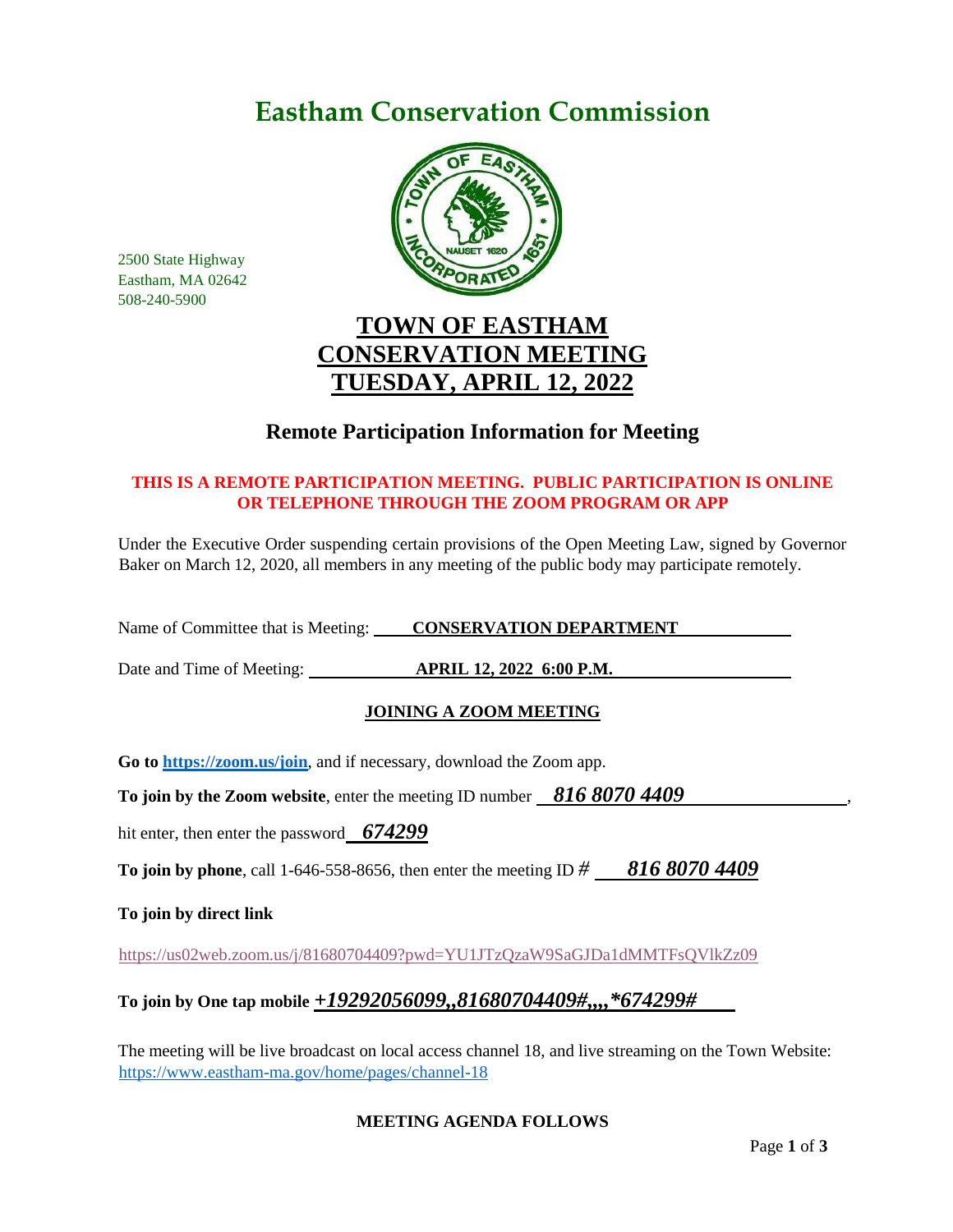# **Eastham Conservation Commission**

2500 State Highway Eastham, MA 02642 508-240-5900



#### **AGENDA**

**Conservation Commission Meeting 6:00 P.M, Tuesday, April 12, 2022 Earle Mountain Room Eastham Town Hall 2500 State Highway Eastham, MA. 02642**

### **REMOTE PARTICIPATION ONLY (See Conservation Commission Website for Details)**

The Eastham Conservation Commission will hold a public meeting on Tuesday, April 12, 2022 at 6:00 PM pursuant to Massachusetts General Law (MGL) Ch. 30A, Sections 18-25 (Open Meeting Law), MGL Ch. 131, Section 40 (Wetlands Protection Act) and Ch. 155 of the Code of the Town of Eastham (Eastham Wetlands Protection Bylaw), in order to consider the following:

### **PUBLIC HEARINGS**

**Continued of Notice of Intent filed by Sara Zobel & John Sheehan.** Applicant proposes additions and alterations to the main dwelling, detached garage and studio, new septic system and mitigation at property located at 715 Bridge Road, Map 19, Parcel 004.

**Continuation of Notice of Intent filed by John and Dawn Geyer.** Applicant proposes reconstruction of a rock revetment with an increase in elevation and nourishment at property located at 245 Sparrow Road, Map 04, Parcel 187.

**Continuation of Notice of Intent filed by Andrew and Katherine Vilardo.** Applicant proposes reconstruction of a rock revetment with an increase in elevation and nourishment at property located at 265 Sparrow Road, Map 04, Parcel 186.

**Continuation of Notice of Intent filed by Michael Enos.** Applicant proposes after the fact filing of mitigation for unapproved site work at property located at 90 Log Cabin Road, Map 07, Parcel 163.

**Continuation of Review and Approval of Amended Order of Conditions (SE 19-1762)**. Permittee (Town of Eastham) proposes expanding approved truck access from First Encounter Beach to the Boat Meadow Aquaculture Development Area to include the months of June-September at property located at 1620 Samoset Road, Map 16, Parcel 012.